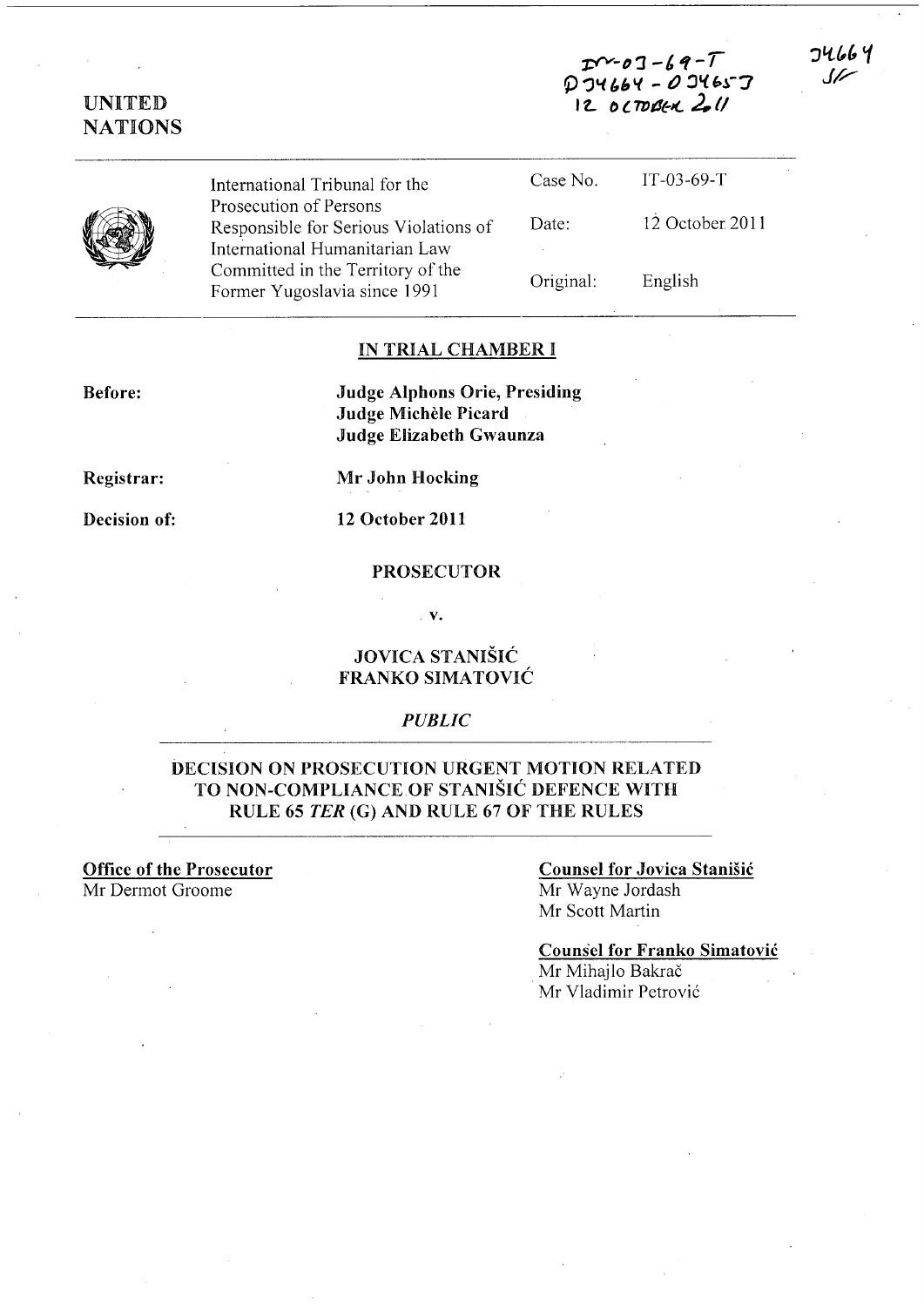# **I.·** PROCEDURAL HISTORY

1. On 9 June 2011, the Prosecution filed an urgent motion ("Motion") alleging the Stanisi6 Defence's non-compliance with Rules 65 fer (G) and 67 of the Rules of Procedure and Evidence ("Rules") and requesting the Chamber to: (a) postpone the cross-examination of the Stanisi6 Defence's first two witnesses; (b) order the Stanišić Defence to provide notice of potential exhibits associated to the witnesses scheduled to testify before the summer recess; (c) order the Stanišić Defence to file supplemental 65 ter witness summaries for several witnesses; (d) order the Stanisić Defence to re-file within two weeks an updated and more detailed exhibit list; and (e) grant leave to exceed the word limit in the Motion.<sup>1</sup> On the same day, through an informal communication, the Chamber set 10 June 2011 as the deadline for responses to the Motion.

2. On 10 June 2011, the Stanistic Defence responded requesting that the Chamber deny the Motion ("Response") and announcing that it would file an updated exhibit list within two weeks.<sup>2</sup> On 14 June 2011, the Prosecution requested leave to reply to the Response.<sup>3</sup> On the same day, the Chamber granted leave and the Prosecution replied orally in court.<sup>4</sup> The Stanišić Defence also made further submissions.<sup>5</sup>

3. On 21 June 2011, the Prosecution requested the Chamber to order the Stanisic Defence to immediately disclose the statements including interview, proofing, and other notes of all their witnesses pursuant to Rule 67 (A) (ii) of the Rules ("Disclosure Motion").<sup>6</sup> The Stanisic Defence opposed the Disclosure Motion in court on 22 June 2011 ("Disclosure Response").<sup>7</sup> On 23 June 2011, the Chamber partially granted the Disclosure Motion, ordering disclosure of any written statements taken by the Stanisić Defence of its prospective witnesses.<sup>8</sup> The Chamber deferred its decision on the Prosecution's request for disclosure of notes taken during meetings with prospective witnesses and invited further submissions from the parties by  $4 \text{ July } 2011$ .  $9 \text{ On } 28 \text{ June } 2011$ , the

T.11878-11880.

Prosecution Urgent Motion Related to Non-Compliance of Stanišić Defence with Rule 65 ter (G) and Rule 67 of the Rules, 9 June 2011 (Confidential). See also Stanišić Defence Submission Pursuant to Rule 65 ter (G), 6 June 2011 (Confidential).

 $\overline{2}$ Stanišić Defence Response to Prosecution Urgent Motion Related to Non-Compliance of Stanišić Defence with Rule 65 ter (G) and Rule 67 of the Rules, 10 June 2011 (Confidential). See also Corrigendum to Stanišić Defence Submission Pursuant to Rule 65 ter (G) (ii), 14 June 2011. On 23 June 2011, the Stanišić Defence informed the Chamber and the parties through an informal communication that an updated exhibit list would be filed by 4 July 2011; Stanišić Defence Submission of Revised Rule 65 ter (G) (ii) List, 4 July 2011.

 $\overline{\mathbf{3}}$ Request for Leave to Reply to Stanišić Response to Prosecution Urgent Motion Related to Non-Compliance of Stanišić Defence with Rule 65 ter (G) and Rule 67 of the Rules, 14 June 2011 (Confidential).

 $\overline{4}$ T. 11516-11518, 11520-11521.

<sup>-5</sup> T. 11518-11520.

<sup>-6</sup> T. 11637-11642.

 $\overline{7}$ T. 11790-11794. The Simatović Defence joined the Stanišić Defence's opposition, T. 11794.

 $\boldsymbol{8}$ T. 11878-11879. 9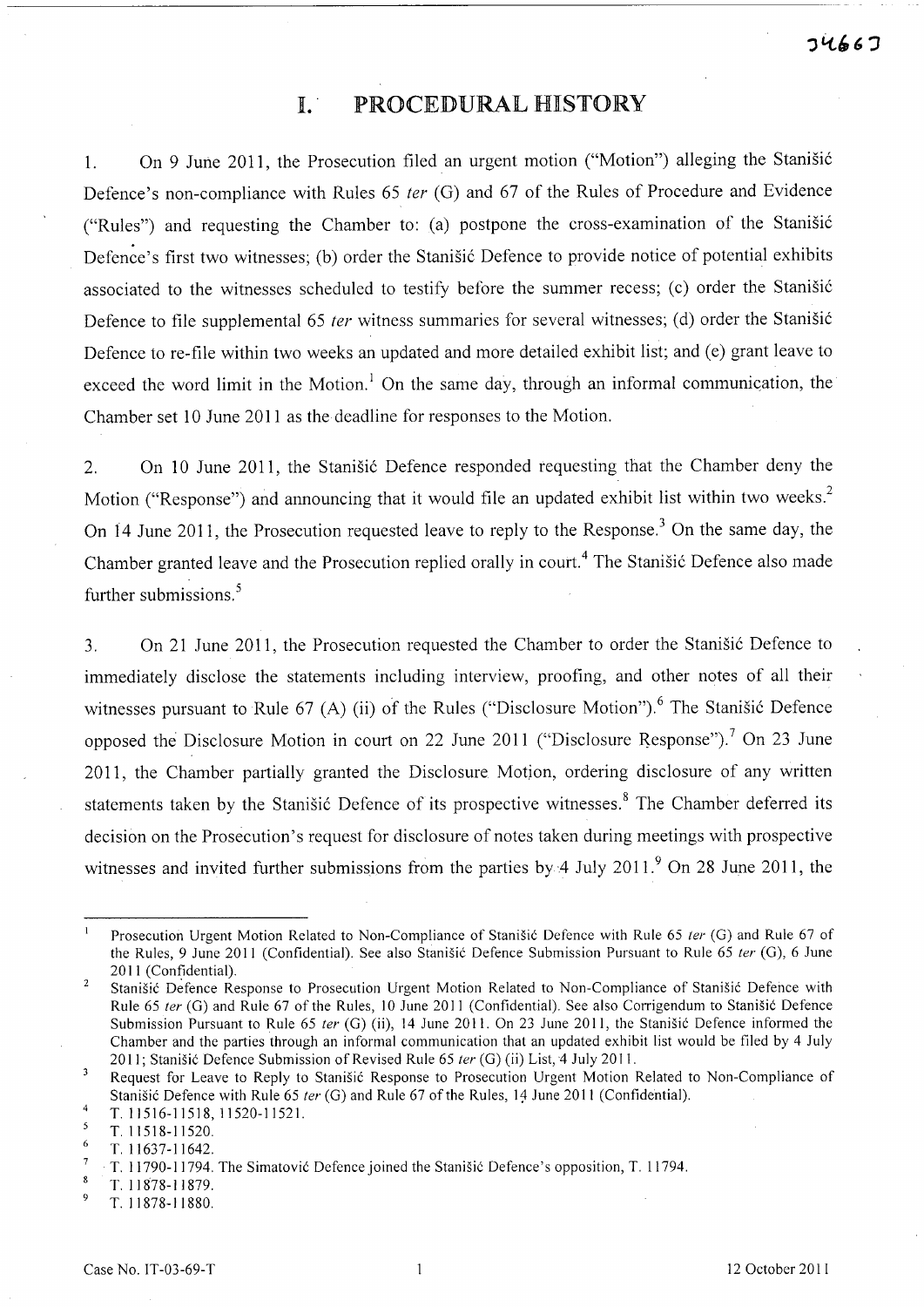Prosecution made submissions further elaborating on its Disclosure Motion ("Prosecution Submission").<sup>10</sup> The Stanišić Defence responded on 4 July 2011, seeking leave to exceed the word limit, opposing the Disclosure Motion, and, in the alternative, seeking a similar order with regard to Prosecution notes ("Stanišić Submission").<sup>11</sup> On 6 July 2011, the Simatović Defence joined the Stanišić Submission requesting the same relief in relation to the Simatović Defence should the Disclosure Motion be granted.<sup>12</sup> On 11 July 2011, the Prosecution requested leave to reply and replied to the Stanišić Submission, reiterating its request for full disclosure of all notes recording the statements of Defence witnesses, requesting the Chamber to set a deadline for the Defence to meet its disclosure obligations, and requesting leave to exceed the word limit in its reply ("Disclosure Reply"). 13 On 31 August **2011,** the Prosecution requested an order for disclosure of all draft statements of upcoming witnesses.<sup>14</sup> On 21 September 2011, the Prosecution filed an addendum to the Disclosure Motion ("Addendum").<sup>15</sup>

# **11.** SUBMISSIONS OF THE PARTIES

### **A. Motion**

4. The Prosecution requests leave to exceed the word limit in the Motion so as to properly address the content of the Stanisić Defence's "52-page witness list and 214-page exhibit list".<sup>16</sup>

5. The Prosecution submits that the Stanisic Defence's Rule 65 ter (G) filings lack specificity as to the scope of the testimony for some of its upcoming witnesses.<sup>17</sup> It argues that this failure inhibits the Prosecution's ability to adequately prepare and results in inefficient expenditure of resources.<sup>18</sup> It argues that its preparations for Witnesses DST-051 and DST-032, the first two Stanišić Defence witnesses, are particularly inhibited by this lack of notice.<sup>19</sup> The Prosecution submits that the Stanisić Defence's Rule 65 *ter* (G) (i) (b) information is inadequate for twelve of

<sup>&</sup>lt;sup>10</sup> Prosecution Submission Further Elaborating Prosecution's Urgent Oral Motion for Defence Disclosure Pursuant to Rule 67 (A) (ii), 28 July 2011. '

<sup>&</sup>lt;sup>11</sup> Stanišić Defence Response to Prosecution Submission Further Elaborating Prosecution's Urgent Oral Motion for Defence Disclosure Pursuant to Rule 67 (A) (ii), 4 July 2011.

<sup>&</sup>lt;sup>12</sup> Joinder to Stanišić Defence Response to Prosecution Submission Further Elaborating Prosecution's Urgent Oral Motion for Defence Disclosure Pursuant to Rule 67 (A) (ii), 6 July 2011.

<sup>&</sup>lt;sup>13</sup> Prosecution Urgent Request to Reply to Stanišić Response to Prosecution's Urgent Motion for Defence Disclosure Pursuant to Rule 67 (A) (ii), 11 July 2011.

<sup>&</sup>lt;sup>14</sup> T. 13725.

<sup>&</sup>lt;sup>15</sup> Addendum to Prosecution's Urgent Motion for Defence Disclosure Pursuant to Rule 67 (A) (ii), 21 September 2011 (Confidential).

 $\frac{16}{17}$  Motion, p. 1.

 $17$  Motion, paras 1, 6.

 $\frac{18}{19}$  Motion, para. 1.

Motion, paras 13-23.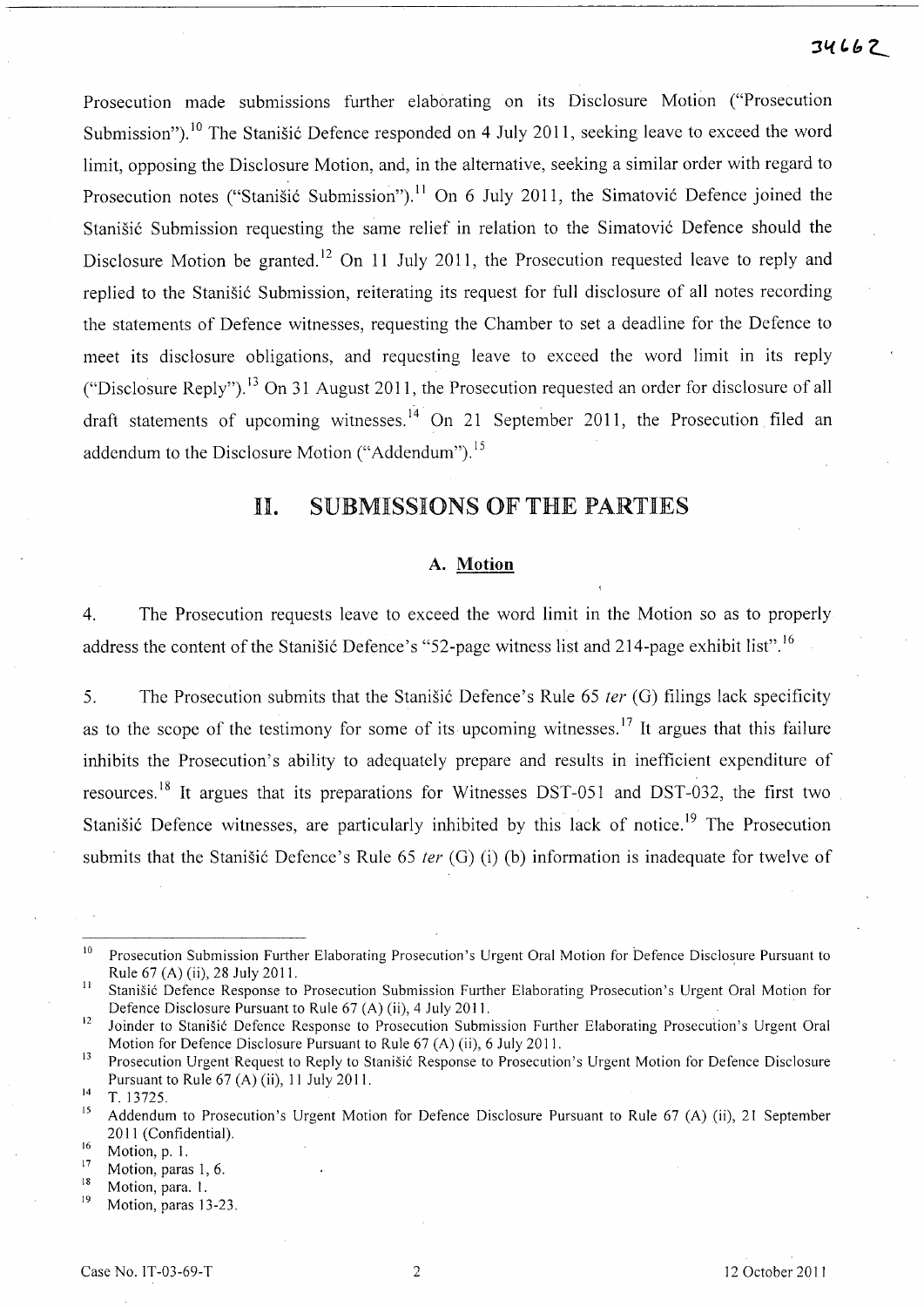its prospective witnesses.<sup>20</sup> It argues that the summaries of facts are too general and do not put the Prosecution sufficiently on notice of the witnesses' testimonies.<sup>21</sup>

6. The Prosecution further submits that various irregularities in the Stanisic Defence's 65 *ter*  exhibit list impede its preparations for upcoming witnesses.<sup>22</sup>

# B. Response

7. The Stanisic Defence submits that its Rule 65 *ter* summaries for the first two witnesses provide sufficient detail on the facts and scope of their testimony for the Prosecution to effectively prepare for its cross-examination.<sup>23</sup>

8. In relation to the Rule 65 *ter* summaries for eight proposed Rule 92 *bis* witnesses, the Stanisic Defence submits that all the material to be tendered under Rule 92 *bis* appears on its 65 *ter*  exhibit list, thereby putting the Prosecution on notice of the precise contents of the material to be tendered.<sup>24</sup> The Stanišić Defence submits that the information provided for three other witnesses is sufficient for the Prosecution to prepare its cross-examination.<sup>25</sup> As for the scope of testimony of the Stanisic Defence's proposed expert, the. Stanisic Defence concedes that it will provide greater specificity as soon as practicable. $^{26}$ 

9. In relation to its exhibit list, the Stanisic Defence acknowledges that it contains some irregularities and duplications but denies that the Prosecution suffered any prejudice from these. errors. 27

## c. Disclosure Motion and Prosecution Submission

10. The Prosecution submits that the Appeals Chamber has held that the fact that a witness statement is not in standard form does not free a party from its obligation to disclose it.<sup>28</sup> It further submits that the Appeals Chamber has considered interview notes as witness statements under Rule 66 (A) (ii) of the Rules.<sup>29</sup> While this finding related to Prosecution disclosure obligations, the Prosecution submits that as Rules 66 and 67 protect "notice principles" the finding should be

- Response, para. 4.
- 24 Response, para. 10.
- 25 Response, para. 11.
- $rac{26}{27}$  Response, para. 12.
- $\frac{27}{28}$  Response, paras 13-14.
- <sup>28</sup> T. 11638; Prosecution Submission, paras 6; 10.<br><sup>29</sup> Ibid
- Ibid.

 $\frac{20}{21}$  Motion, para. 24.

<sup>&</sup>lt;sup>21</sup> Motion, paras 25-28.

 $\frac{22}{23}$  Motion, paras 29-30.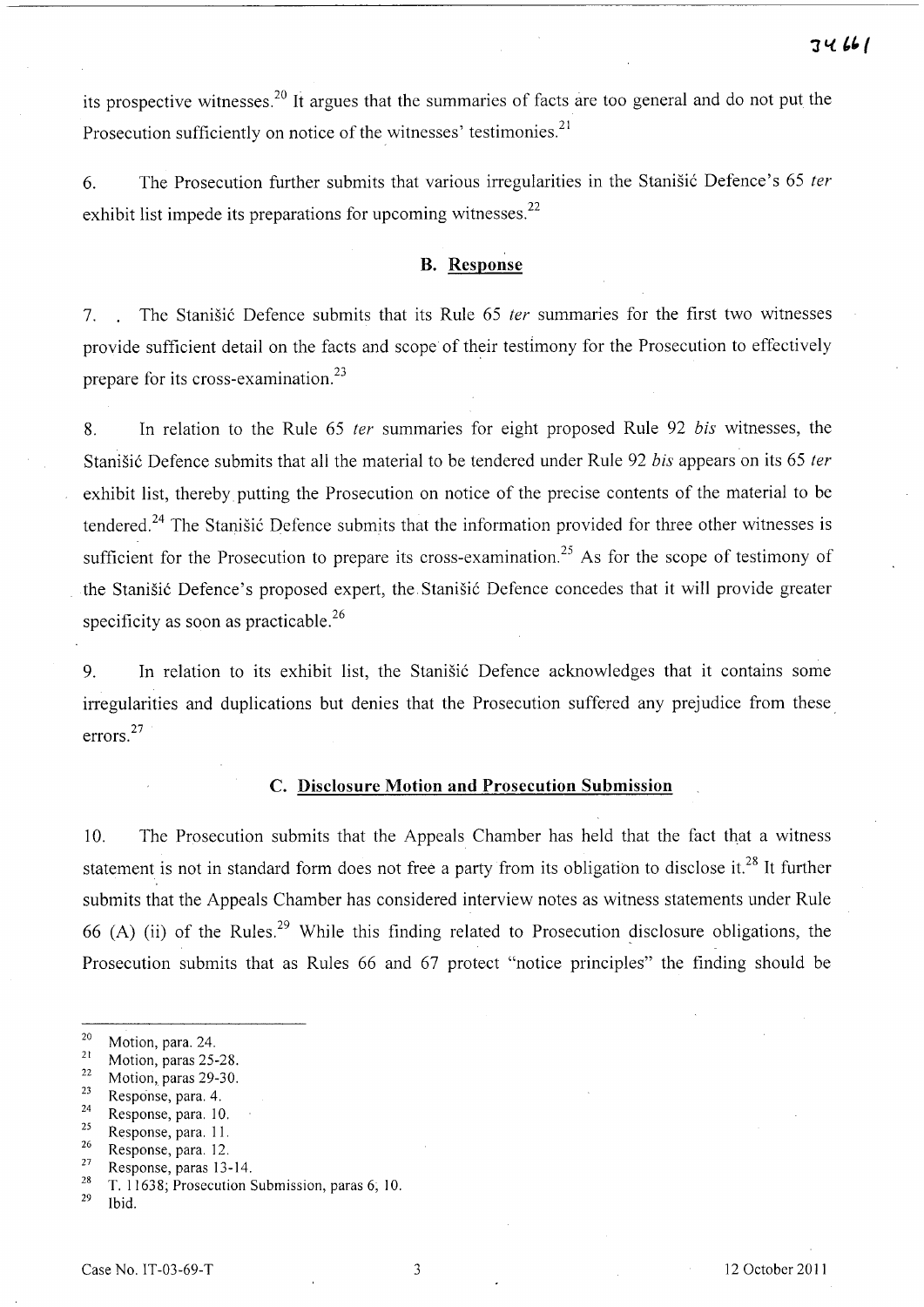# $74660$

consistently applied to all disclosure obligations.<sup>30</sup> The Prosecution acknowledges that interview notes may contain mental impressions or other internal work product of the Defence and submits that the Defence is entitled to redact the notes accordingly.<sup>31</sup> According to the Prosecution, to allow the Defence to circumvent disclosure obligations simply by failing to reduce interview notes to a formal statement would lead to an absurd result emphasizing form over substance.<sup>32</sup> The Prosecution submits that Rule 67 (A) (ii), like Rule 66 (A) (ii), is intended to promote the truthfinding process by allowing witnesses to be confronted with their prior statements.<sup>33</sup> According to the Prosecution, this goal is achieved not only by disclosure of formal statements but also by disclosure of other interview notes.<sup>34</sup> Lastly, the Prosecution submits that the Appeals Chamber has held that Prosecution interview notes do not constitute work product within the meaning of Rule 70 (A) of the Rules.<sup>35</sup> As Rule 70 (A) of the Rules does not make a distinction between Prosecution and Defence work product, the Prosecution submits that Defence interview notes should not fall under Rule 70 (A) either. $36$ 

### **D. Disclosure Response and Stanisic Submission**

11. The Stanisic Defence submits that the Disclosure Motion is an attempt to impose similar disclosure obligations on the Defence as those in place for the Prosecution.<sup>37</sup> It submits that Rule 67 must be interpreted in light of the presumption of innocence, the right against self-incrimination, and Rules 70 (A) and 97 of the Rules.<sup>38</sup> The Stanisic Defence submits that the wording of Rule 67 CA) (ii), particularly the words "if any", make clear that the term "statements" cannot reasonably be interpreted to include interview or other notes.<sup>39</sup>

#### E. **Disclosure Reply**

12. The Prosecution submits that the Stanisic Defence continues to breach its disclosure obligation pursuant to Rule  $67$  (A) (ii) of the Rules by disclosing formal witness statements later than foreseen in the Rule.<sup>40</sup>

 $30$  Prosecution Submission, paras 8-10.

<sup>&</sup>lt;sup>31</sup> T. 11639; Prosecution Submission, paras 7, 14.<br> $\frac{32}{\pi}$  T. 11620, 11640; Prosecution Submission, para

 $\frac{32}{33}$  T. 11639-11640; Prosecution Submission, para. 9.<br> $\frac{33}{3}$  T. 11640

<sup>33</sup> T. 11640.

 $34$  T. 11640; Prosecution Submission, para. 9.<br> $35$  T. 11640; Prosecution Submission, paras. 7.

 $\frac{35}{36}$  T. 11640; Prosecution Submission, paras 7, 15.

 $\frac{36}{37}$  T. 11640-11641; Prosecution Submission, para. 15.

 $3^7$  T. 11790; Stanišić Submission, para. 3.<br> $3^8$  T. 11700, 11700; Stanišić Submission

 $\frac{38}{3}$  T. 11790, 11792; Stanišić Submission, paras 21-29.

 $39$  Stanišić Submission, paras 10-12.

Disclosure Reply, para. 4.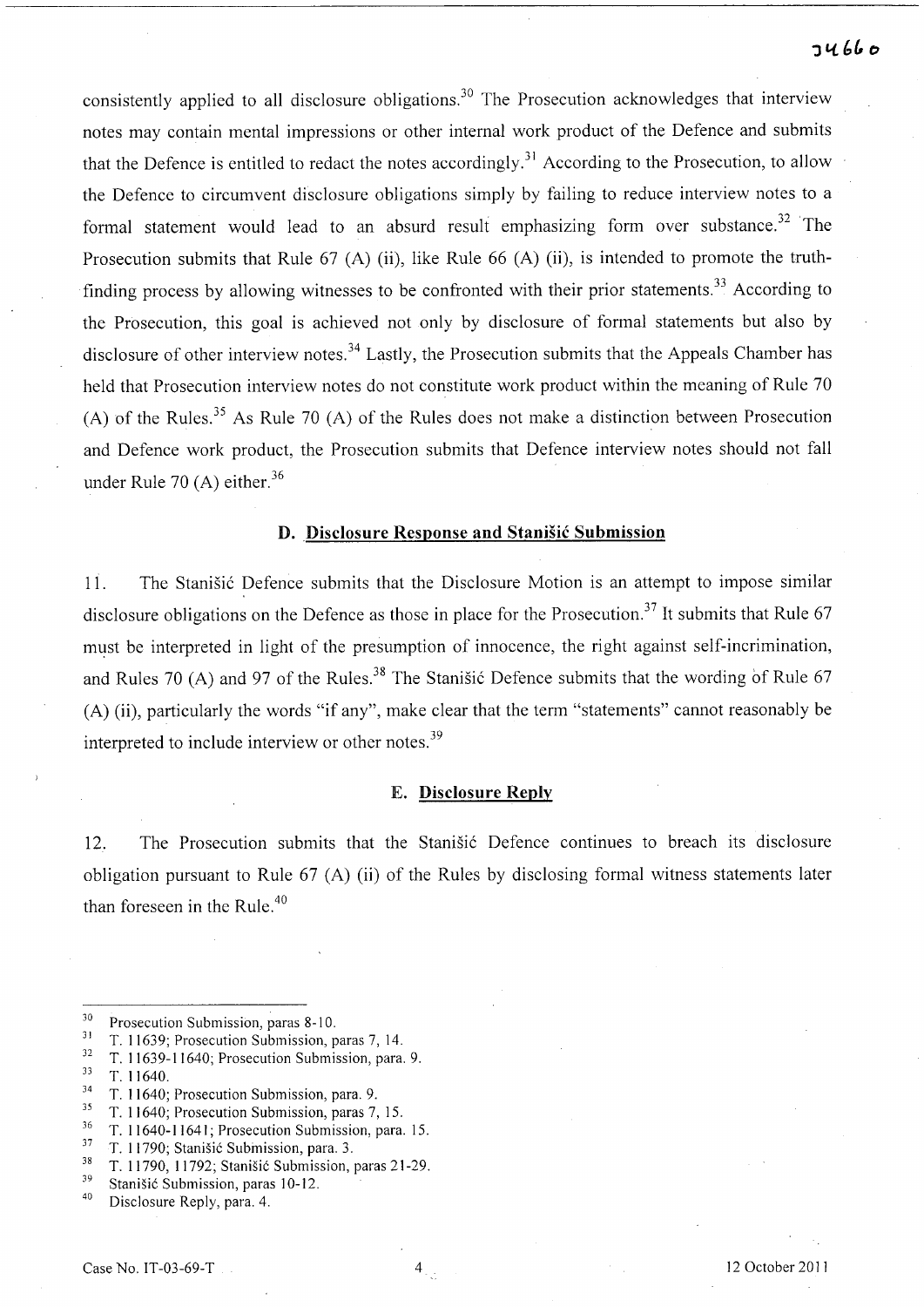74659

13. The Prosecution challenges the Stanisic Defence's textual interpretation of Rule 67 (A) (ii) and draws the Chamber's attention to the fact that this Rule requires disclosure of two kinds of categories: (a) statements, if any, of all witnesses whom the Defence intends to call to testify at trial, and (b) copies of all written statements taken in accordance with Rules 92 *his,* Rule 92 *ter,* or 92 *quater*, which the Defence intends to present at trial.<sup>41</sup>

14. The Prosecution submits that the Stanišić Defence should not be permitted to avoid its disclosure obligations by entangling a witness's evidence with internal work product.<sup>42</sup> According to the Prosecution, what matters is that the Stanišić Defence fulfils its disclosure obligations in whatever form by giving notice of Defence evidence.<sup>43</sup> In that respect, the Prosecution submits that adopting a "form-over-substance" approach to Rule 67 (A) (ii) allows the Defence to delay formalizing witness statements thereby circumventing the disclosure deadline of the Rule.<sup>44</sup>

## F. **Addendum**

15. The Prosecution submits that it continues to be prejudiced by the Defence's ongoing breach of disclosure obligations and requests that the Chamber set a deadline by which the Defence must disclose all statements of witnesses on its Rule 65 *ter* witness lists.<sup>45</sup> It proposes that the Chamber could request the Defence to provide it with interview or other notes on an *ex parte* basis so as to determine whether the notes can be qualified as internal work product.<sup>46</sup>

# III. APPLICABLE LAW

16. Rule 65 *ter* (G) of the Rules states:

After the close of the Prosecutor's case and before the commencement of the defence case, the pre-trial Judge shall order the defence to file the following:

(i) a list of witnesses the defence intends to call with:

(a) the name or pseudonym of each witness;

(b) a summary of the facts on which each witness will testifY;

(c) the points in the indictment as to which each witness will testifY;

- $^{44}$  Disclosure Reply, paras 12-22.
- 45 Addendum, paras  $3, 7-16, 21$ .

<sup>&</sup>lt;sup>41</sup> Disclosure Reply, paras 8-9, 11.<br> $\frac{42}{10}$  Disclosure Beply, para 15.

 $^{42}$  Disclosure Reply, para. 15.

 $\frac{43}{44}$  Ibid.

Addendum, paras 19, 21.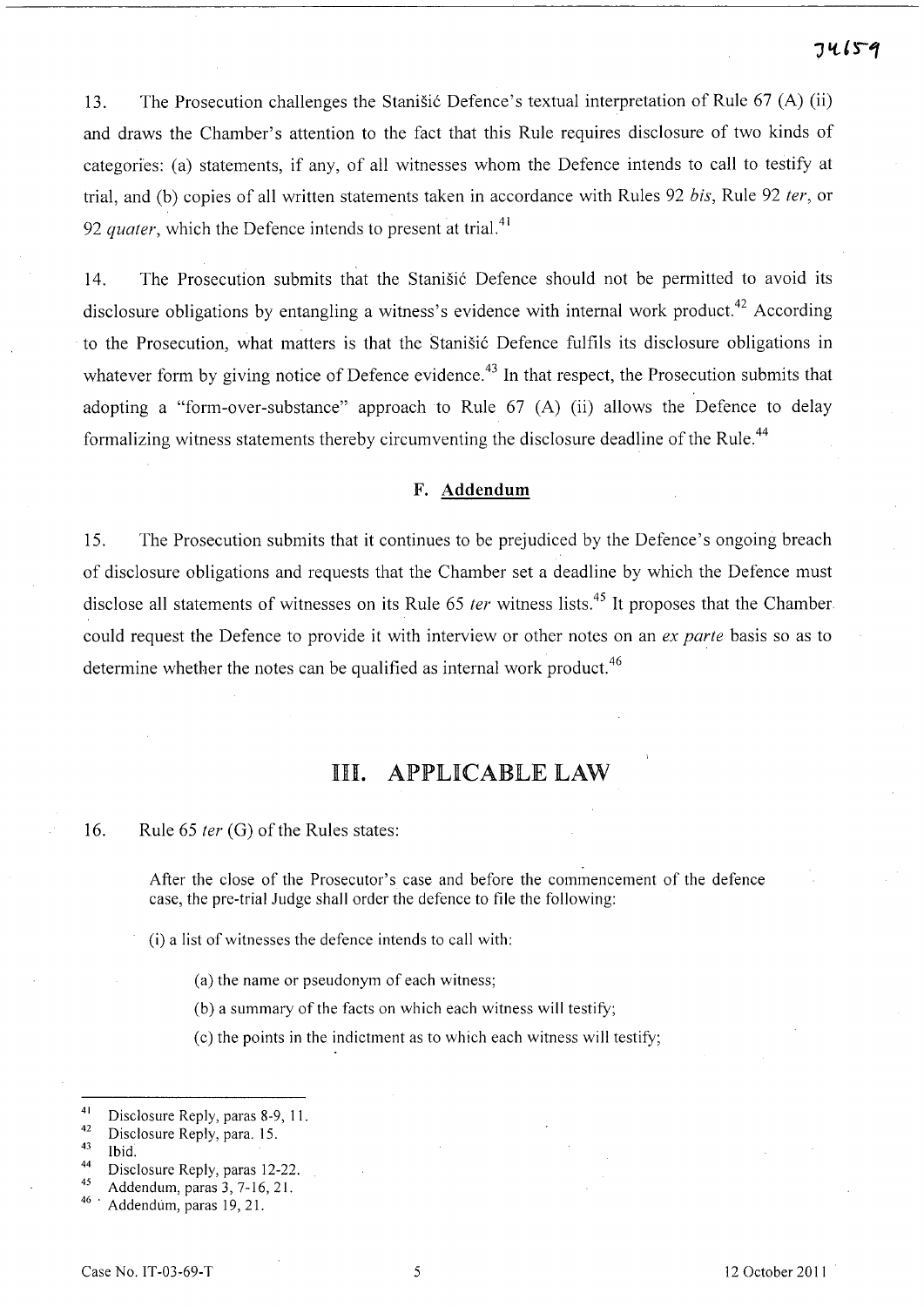(d) the total number of witnesses and the number of witnesses who will testify for each accused and on each count;

(e) an indication of whether the witness will testify in person or pursuant to Rule *92 bis* or Rule 92 *quater* by way of written statement or use of a transcript of testimony from other proceedings before the Tribunal; and

(t) the estimated length of time required for each witness and the total time estimated for presentation of the defence case; and

(ii) a list of exhibits the defence intends to offer in its case, stating where' possible whether the Prosecutor has any objection as to authenticity. The defence shall serve on the Prosecutor copies of the exhibits so listed,

17. Rule  $67$  (A) of the Rules reads as follows:

Within the time-limit prescribed by the Trial Chamber, at a time not prior to a ruling under Rule 98 *bis,* but not less than one week prior to the commencement of the Defence case, the Defence shall:

(i) permit the Prosecutor to inspect and copy any books, documents, photographs, and tangible objects in the Defence's custody or control, which are intended for use by the Defence as evidence at trial; and

(ii) provide to the Prosecutor copies of statements, if any, of all witnesses whom the Defence intends to call to testify at trial, and copies of all written statements taken in accordance with Rule *92 bis,* Rule 92 *fer,* or Rule 92 *quater,* which the Defence intends to present at trial. Copies of the statements, if any, of additional witnesses shall be made available to the Prosecutor prior to a decision being made to call those witnesses.

18. According to Rule 70 (A) of the Rules, notwithstanding the provisions of Rules 66 and 67, reports, memoranda, or other internal documents prepared by a party, its assistants or representatives in connection with the investigation or preparation of the case, are not subject to disclosure or notification under those Rules.

19. According to Rule 97 of the Rules, all communications between lawyer and client shall be regarded as privileged, and consequently not subject to disclosure at trial, unless: (i) the client consents to such disclosure; or Cii) the client has voluntarily disclosed the content of the communication to a third party, and that third party then gives evidence of that disclosure.

# IV. DISCUSSION

20. At the outset, the Chamber considers the complexity and importance of the issue at hand and will allow the requested word limit extensions and the Prosecution's request for leave to reply of 11 July 2011.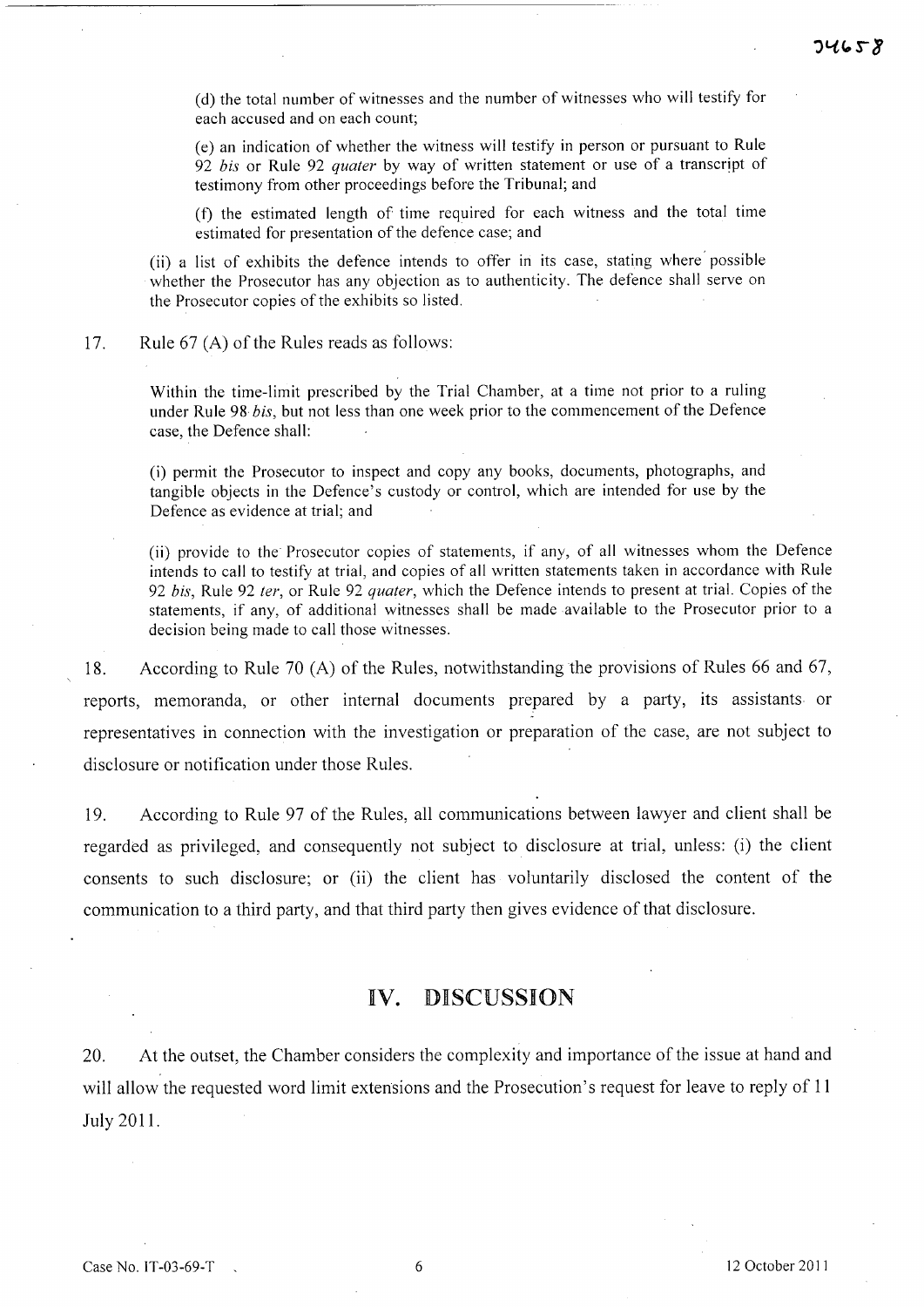21. Further, the Chamber notes that many requests contained in the Motion have become moot. Witnesses DST-051 and DST-032 have completed their testimonies before this Chamber, which included cross-examination by the Prosecution. Also, the Defence filed an updated exhibit list on 4 July 2011.<sup>47</sup> Lastly, a total of six Defence witnesses completed their testimonies before the summer recess. Recalling its decision on the Disclosure Motion of 23 June 2011, the Chamber's discussion will focus on the two remaining requests, namely (a) for an order to provide supplemental summaries for a number of witnesses ("Summary Request"), and (b) for an order to disclose interview or other notes of prospective witnesses ("Disclosure Request").

22. In relation to the Summary Request, the Chamber considers that the underlying principle of Rule 65 *ter* (G) of the Rules is to put the Prosecution on notice of the main facts upon which Defence witnesses are expected to testify, thus allowing the Prosecution to prepare its crossexamination.<sup>48</sup> Eight of the twelve witnesses that the Prosecution sought additional information about are proposed Rule 92 *bis* witnesses. The Stanistic Defence submitted that it had provided the Prosecution with the statements to be tendered of all of these eight witnesses and the Chamber accepts this representation. Accordingly, the Chamber finds that the Prosecution was put on notice of the main facts upon which these witnesses are expected to testify.

23. In relation to the Stanišić Defence's proposed expert, the Chamber notes that the Stanišić Defence conceded in the Response that the description of his expected testimony could be enhanced in specificity. Since then, the parties and the Chamber have, on various occasions in and out of court, discussed the proposed expert's production of his report.<sup>49</sup> These discussions shed some light on the gist of the examination the proposed expert was intending to conduct. This process however also made clear that the proposed expert had not yet conducted the envisaged examination of documents for the report, thereby not being in a position to communicate the findings of the examination. While this clarified that Rule 65 *ter* (G) (i) (b) of the Rules had been breached in relation to this witness, the Chamber accepts that the delay in conducting the envisaged examination was due to various practical matters. The Chamber considers this unique situation, the fact that the Prosecution will have time to formulate its position once the proposed expert report is filed, and the *rationale* of Rule 65 *ter* (G) and finds that the lack of sufficient notice provided in

 $47$  The Chamber notes that the updated list filed on 4 July 2011 does not correspond in all aspects to what was requested by the Prosecution. Specifically, the list does not include a column indicating through which witness the documents will be tendered. However, while such information could contribute to an expeditious trial, the Rules do not require this of the Defence. In light of this and the fact that the Prosecution has seemingly accepted the Stanisic Defence's explanations about its exhibit list, the Chamber will not further consider this matter.

<sup>48</sup> See *Prosecutor* v. *Boskoski and Tareulovski,* Case No. IT -04-82-T, Decision on Urgent Prosecution's Motion for Additional Detail in Rule 65 *ter* Summaries of the Accused Ljube Boskoski and Johan Tarculovski, 24 January 2008 (Confidential), para. 10.

<sup>49</sup> T. 11547-11553,11583-11584,12429, 12563-12564, 13129-13132.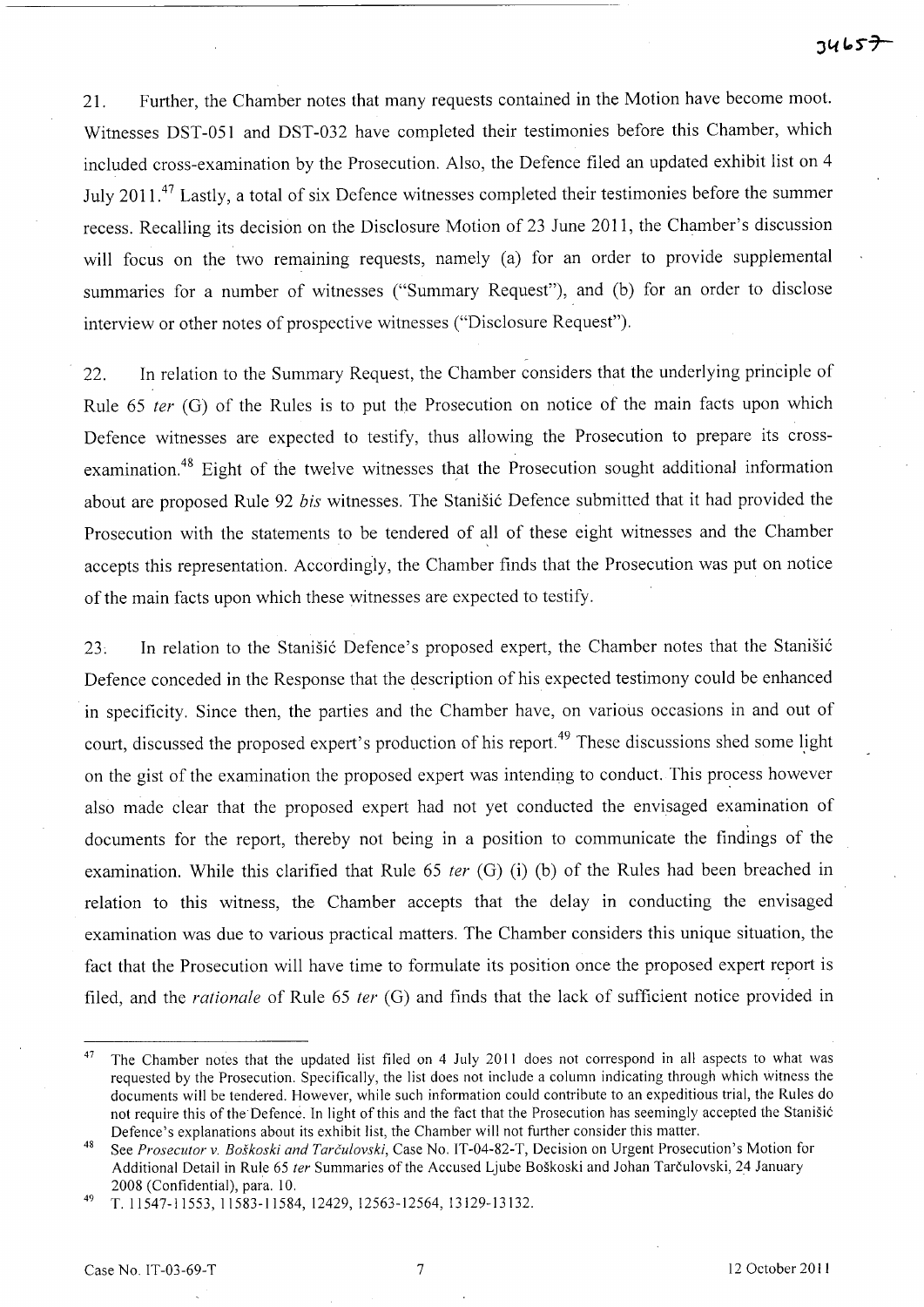relation to the proposed expert's expected testimony is sufficiently remedied by the Prosecution's opportunity to formulate its position once the report is filed.

24. The Prosecution further asserts that the summaries of facts for three other witnesses (Witnesses DST-055, DST-060, and DST-073) are overly broad and therefore inadequate. The Stanišić Defence subsequently informed the parties and the Chamber through an informal communication that it had decided not to call Witness DST-073. The Chamber has reviewed the remaining two summaries to determine whether they indeed contain a "summary of the facts" of the expected testimony of each witness within the meaning of Rule 65  $ter$  (G). The Chamber finds that these summaries contain sufficient identification information in relation to each witness, as well as to their occupation at the relevant time and the content of their expected testimonies.<sup>50</sup>

25. In relation to the Disclosure Request, the Chamber first addresses the Prosecution's allegation that the Defence has breached and continues to breach its disclosure obligations by not having disclosed its Rule 92 ter statements by 7 June 2011. The Stanisić Defence has submitted that it is not in possession of any other statements not already disclosed on that date.<sup>51</sup> Statements which were disclosed at a date after 7 June 2011, according to the Stanisić Defence, were also produced or finalized at a later date.<sup>52</sup> In the absence of evidence to the contrary, the Chamber accepts the Stanišić Defence's representation and, as no one can be obliged to perform the impossible, does not find that the Stanišić Defence has breached its disclosure obligations. Similarly, in the absence of any evidence that the Simatović Defence has completed any Rule 92 *bis, ter,* or *quater* statements to date or is in possession of any other statements of witnesses it intends to call to testify at trial, the Chamber is similarly inclined to hold that the Simatović Defence has not breached its obligations under Rule 67 (A) (ii) of the Rules. Notwithstanding the above, the Chamber will invite the Simatović Defence to confirm this on the record, as it did not respond to the Addendum. At the same time, the Chamber notes that any producing or formalizing of witness statements only shortly before a witness's scheduled testimony is not conducive to an expeditious trial because it impedes the opposing party's preparation of its cross-examination. Accordingly, the Chamber strongly encourages the Defence to produce or formalize its witness statements at an earlier time.<sup>53</sup> Failure

<sup>&</sup>lt;sup>50</sup> Specifically in relation to Witness DST-060, the Stanišić Defence declared in court on 12 October 2011 that it would provide the Prosecution with further details about that witness's expected testimony. The Prosecution was satisfied with this declaration and refrained from seeking any further Chamber involvement for the time being. Notwithstanding that, the Rule 65 *ter* summary for Witness DST-060 contains the broad phrase "The witness will testify to the related events in the indictment concerning these issues". While the Chamber is satisfied that the summary as it stands is overall in compliance with the Rules, the testimony of the witness in relation to this broad phrase may necessitate further time to prepare for the cross-examining parties.

 $51$  See e.g. T. 12796.

 $\frac{52}{53}$  Ibid.<br><sup>53</sup> See also fn. 56 for a way to address this problem.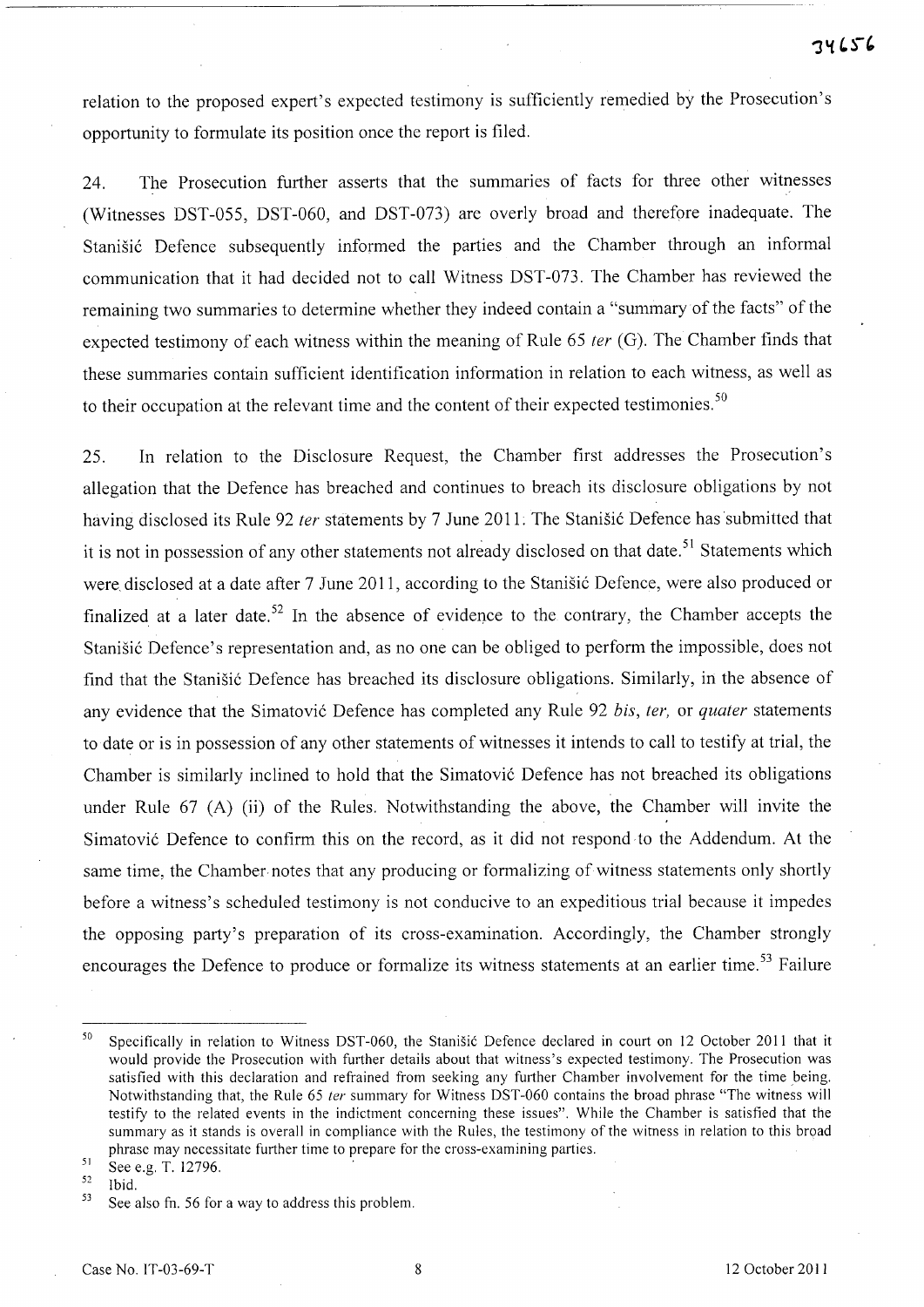to do so may eventually result in non-admission of the witness statements and receiving the witness's testimony *viva voce.* 

26. The Chamber now turns to the question of whether interview or other notes are to be disclosed under Rule  $67$  (A) (ii) of the Rules.

27. The Chamber notes the similarities between the wording of the Prosecution's disclosure obligation in Rule 66 (A) (ii) and that of the Defence in Rule 67 (A) (ii). The term "statement" in Rule 66 (A) (ii) has been interpreted broadly in the Tribunal's case law to include interview notes.<sup>54</sup> The Chamber notes that a broad interpretation of the term "statement" in relation to Prosecution disclosure obligations has little practical effect as the far-reaching Prosecution disclosure obligations would, in any event, cover interview or other notes – whether exculpatory or incriminating. The Chamber notes that generally the disclosure obligations of the Prosecution and the Defence are incongruent in scope. For example, the Prosecution has disclosure obligations pursuant to Rule 68 (ii) in relation to relevant material in its possession. In addition, the Prosecution has disclosure obligations pursuant to Rule 68 (i) of the Rules in relation to exculpatory material. Corresponding disclosure obligations do not exist for the Defence, evidencing the asymmetrical disclosure relationship between the parties.

28. The Chamber considers the rationale of Rule 67 (A) (ii) of the Rules to be two-fold. On the one hand, the Rule intends to provide the opposing party with notice of any statement or testimony to be tendered. On the other hand, it intends to inform the opposing party of any prior statements of the witness so that the witness can be confronted with his previous remarks. The Chamber considers it to be the prerogative of the presenting party how exactly it puts its evidence before the Chamber, provided that it is in conformity with the Rules. As such, if the Defence chooses to present its witnesses as *viva voce* witnesses, the Prosecution may have less notice than if it had received the witnesses' 92 ter statements. However, Rule 65 ter (G) (i) (b) of the Rules applies irrespective of the mode of testimony of witnesses and provides a sufficient safeguard to ensure that adequate notice is provided.

29. The parties do not dispute that the Defence must disclose statements intended to be tendered under Rules 92 *bis, ter, or quater.* The disagreement relates to the first part of Rule 67 (A) (ii) in relation to statements of all witnesses intended to be .called to testify at trial. The Chamber further considers that prior testimony or statements of the witness *not* taken by the Defence, or signed statements or transcribed interviews of the witness given to the Defence, fall under this provision as

<sup>54</sup> See e.g. *Prosecutor* v. *Milutinovic et* aI., Case no. IT-05-87-T, Decision on Renewed Prosecution Motion for Leave to Amend its Rule 65 *ter* List To Add Michael Phillips and Shaun Byrnes, 15 January 2007, para. 15.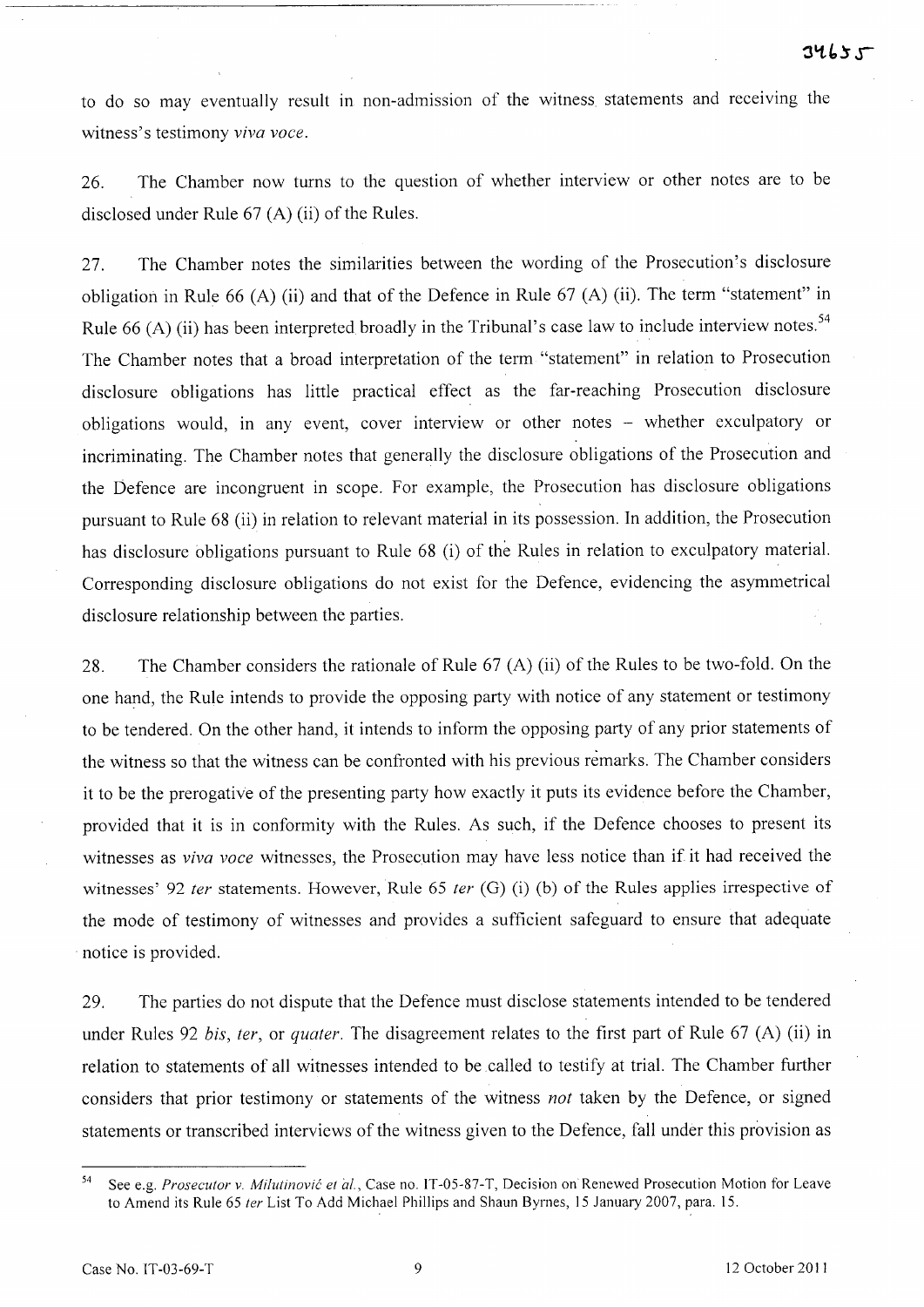material to be disclosed. The Chamber then turns to the disputed area of interview or other notes taken as a result of talking to prospective Defence witnesses.

30. Under the Rules the Defence does not have corresponding disclosure obligations to those of the Prosecution. Taking this into consideration, the Chamber finds that interpreting Rules 67 (A) (ii) and 66 (A) (ii) in a similar manner would be inconsistent with the general asymmetry of the parties' disclosure obligations. Accordingly, the Chamber finds that the Defence does not have. an obligation to disclose to the Prosecution interview or other notes of its prospective witnesses. In the absence of such a disclosure obligation, the Chamber does not consider it necessary to address the Stanisic Defence's argument regarding the scope of disclosure protections offered by Rules 70 (A) and 97.

31. Notwithstanding the above, the Chamber considers that any additional information a party can give to the other side about its upcoming witnesses, for example in terms of providing greater notice of expected testimony than required under the Rules, contributes to an expeditious trial. An expeditious trial is in the interests of justice. In this regard, the Champer notes that the Stanisic Defence has lately shown a willingness to provide the Prosecution, upon request, with further information about upcoming testimonies in the interests of an expeditious trial.<sup>55</sup> The Chamber encourages the Stanisic Defence to continue this practice.<sup>56</sup>

# v. DISPOSITION

32. For the foregoing reasons and pursuant to Rules 65 *ter,* 67, and 126 *his* of the Rules, the Chamber

GRANTS the parties' requests to exceed the word limit in relation to the filings related to this decision;

GRANTS the Prosecution's request for leave to reply;

### DECLARES moot

a. the Prosecution's request for an adjournment of cross-examination for two witnesses,

<sup>&</sup>lt;sup>55</sup> See e.g. T. 13616, 13639-13641.<br><sup>56</sup> One way to provide such greater notice could be a courtesy disclosure of draft statements, as raised by the Prosecution on 31 August 2011.